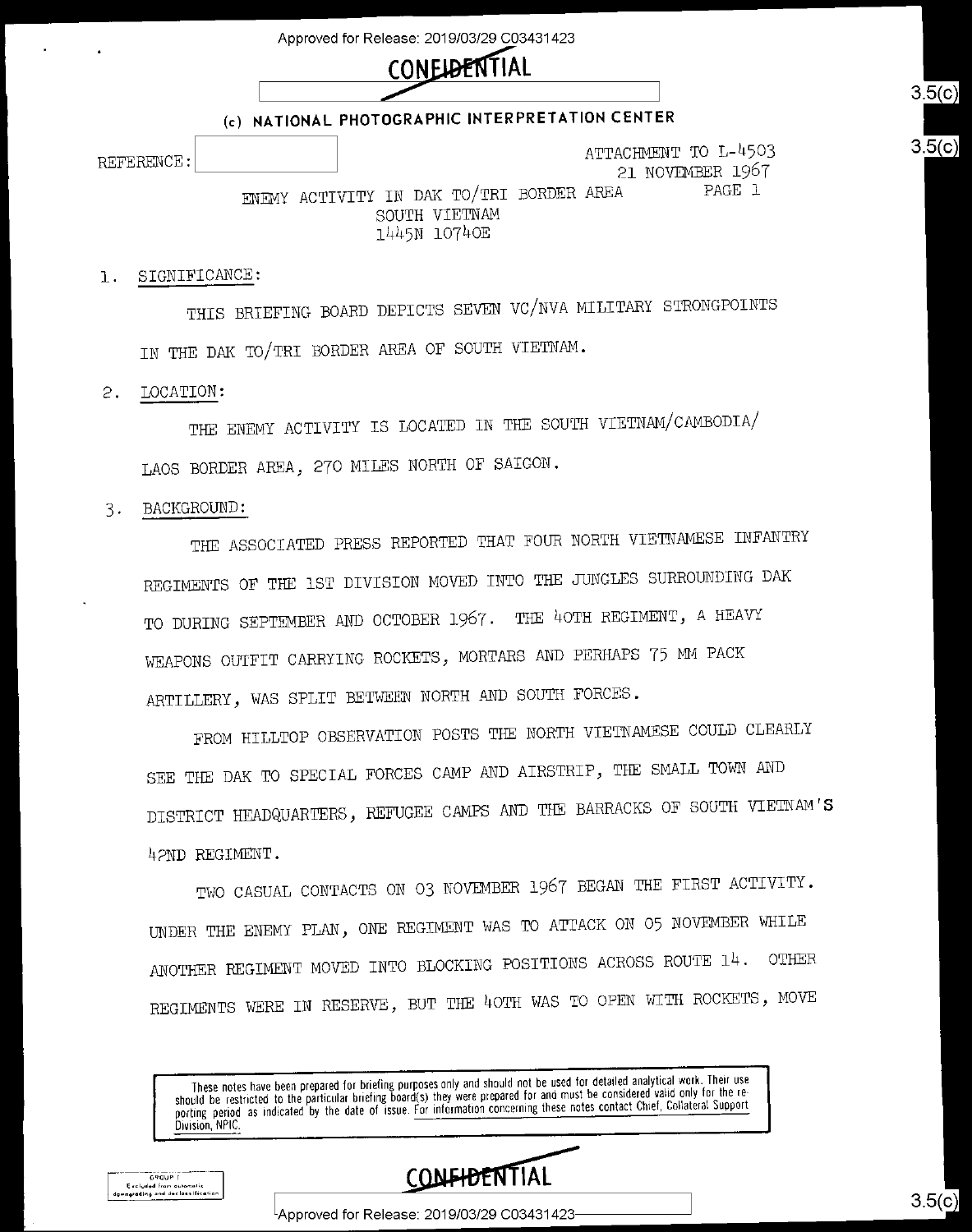# $\text{COMEIDENTIAL}$  3.5(c)

(c) NATIONAL PHOTOGRAPHIC INTERPRETATION CENTER

REFERENCE: [:::::::::::] ATTACHMENT TO L-A503 21 NOVEMBER 1967 PAGE 2

INTO MORTAR RANGE AND COVER THE MAIN BATTLE.

THE U.S. 4TH DIVISION MOVED UNITS INTO DAK TO ON 28 OCTOBER 1967. SEVERAL ELEMENTS MADE MAJOR CONTACT LITTLE MORE THAN FOUR MILES SOUTH OF THE DAK TO AIRSTRIP ON O5 NOVEMBER. A BATTALION OF THE U.S. 173RD AIRBORNE BRIGADE CAME UP AGAINST THE NORTH VIETNAMESE 174TH REGIMENT IN A SERIES OF FIGHTS ABOUT SIX MILES FROM THE LAOTIAN BORDER, ACROSS WHICH THE ENEMY HAS ITS MAIN SUPPLY LINES.

BY 11 NOVEMBER THE FIGHTING HAD LAPSED, BUT THE NORTH VIETNAMESE REPEATEDLY MORTARED THE DAK TO AIRSTRIP AND OTHER MILITARY INSTALLA-TIONS ON 15 NOVEMBER. THERE wAS LIGHT MORTARING OF THE AIRSTRIP ON 16 NOVEMEER.

THE PRESS REPORTS HAVE INDICATED THAT THE COMMUNISTS ARE TRYING TO REINFORCE UNITS IN THE AREA, AND RENEWED FIGHTING IS EXPECTED AT ANY TIME. THE PROXIMITY OF THE BATTLEFIELD TO THE CAMBODIAN AND LAO BORDERS AND THE PRESENCE OF TROOP RESERVES ACROSS THE FRONTIER WOULD MAKE POSSIBLE THE RAPID RESUPPLY AND REINFORCEMENT OF THE VIET CONG AND NVA TROOPS COMMITTED TO THE DAK TO AREA.

4. MISSION READOUT.

REVEALS THE FOLLOWING

SEVEN VC/NVA MILITARY STRONGPOINTS IN THE DAK TO/TRI BORDER AREA:

1) A STRONGPOINT AT UTM ZBOlll6l APPROXIMATELY THREE NM SOUTH OF DAK TO. THIS STRONGPOINT IS LOCATED THE CLOSEST TO DAK TO OF THE

these holes have been prepared for briefing purposes only and should not be used tor detailed analytical work. Their use<br>should be restricted to the particular briefing board(s) they were prepared for and must be considere purting period as mortated by the date of issue. <u>For information concerning</u> these notes contact Chief, Collateral Support<br>Division NDIC Division, NPIC



Approved for Release: 2019/03/29 C03431423

 $3.5(c)$ 

3.3(h)(2)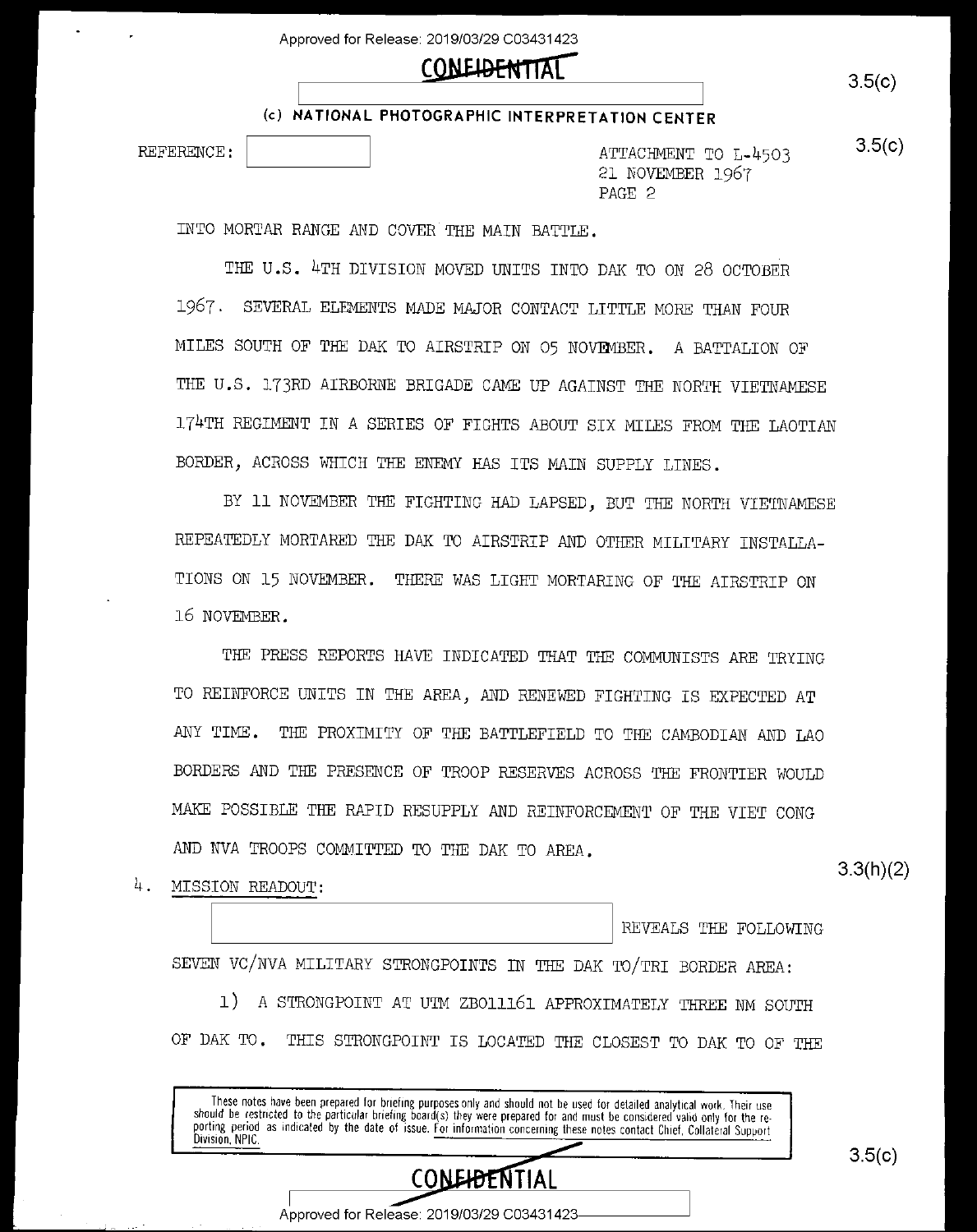| Approved for Release: 2019/03/29 C03431423 |
|--------------------------------------------|
| <b>CONELAFNTIAL</b>                        |

# (c) NATIONAL PHOTOGRAPHIC INTERPRETATION CENTER

REFERENOE:[:::::::::::::] ATTAOHENT To L-A503 21 NOVEMBER I967 PAGE 3

SEVEN STRONGPOINTS. (NOT DEPICTED ON GRAPHIO)

2) A STRONGPOINT AT UTM YB885321 OONSISTING OF Two A/w POSI-TIONS AND NUMEROUS FOXHOLES.

3) A STRONGPOINT AT UTM YB8323A2 OONSISTING OF AN A/w POSITION AND NUMEROUS FOXHOLES.

 $4$ ) A STRONGPOINT AT UTM YB830324, SIX NM FROM THE TRI BORDER AREA, OONSISTING OF NUMEROUS FOXHOLES AND A TRENCH SYSTEM.

5) A STRONGPOINT AT UTM YB838326 CONSISTING OF NUMEROUS FOXHOLES AND POSSIBLY NUMEROUS FIRING BAYS wITH AN INTEROONNEOTING TRENOH SYSTEM.

6) A STRONGPOINT AT UTM YB882328 APTROXIMATELY FOUR NM SOUTH OF A U.S. INSTALLATION ON ROUTE 14 AT UTM YB894406. THE STRONGPOINT CONSISTS OF NUMEROUS A/W POSITIONS, FOXHOLES, AND HUTS.

7) A STRONGPOINT AT UTM YB8593IO APPROXIMATELY THREE NM NORTH OF A U.S. INSTALLATION LOCATED ON ROUTE 512 AT UTM YB876260. THE STRONGPOINT OONSISIS OF AT LEAST THREE A/w POSITIONS, ONE LONG TRENcH/ DITCH, NUMEROUS FOXHOLES ENCIRCLING A HILL, AND PROBABLE STACKED OPEN STORAGE.

ALSO OBSERVED IS HILL 1338 LOCATED AT UTM YB988I52 wITH NO DISOERNIBLE ENEMY ACTIVITY.

HILLS 889 AND 875 THAT ARE DEPICTED ON THE IOCATER MAP HAVE BEEN RECENTLY INVOLVED IN HEAVY FIGHTING.

rnese notes<br>should be restric otes have been prepared for briefing purposes only and should not be used for detailed analytical work. Their use<br>restricted to the particular briefing board(s) they were prepared for and must be considered valid and the i media be restricted to the particular prieting poard(s) they were prepared for and must be considered valid only for the re-<br>porting period as indicated by the date of issue. For information concerning these assesses conta bything period as morcated by the date of issue, For information concerning these notes contact Chief, Collateral Support



 $3.5(c)$ 

Approved for Release: 2019/O3/29 CO3431423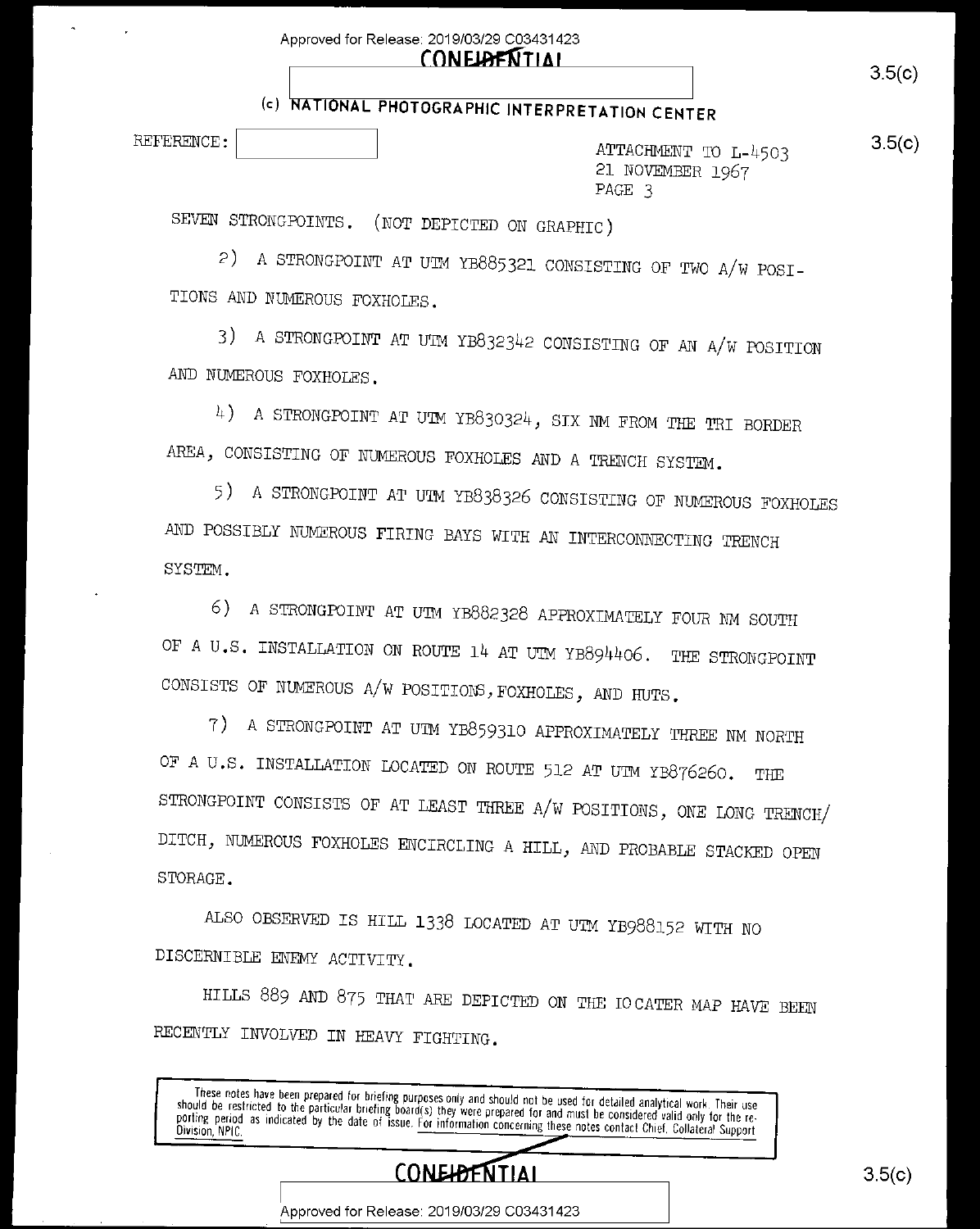Approved for Release: 2019/03/29 C03431423

## **CONFIDENTIAL**

## (c) NATIONAL PHOTOGRAPHIC INTERPRETATION CENTER

REFERENCE:

 $3.5(c)$ ATTACHMENT TO L-4503 21 NOVEMBER 1967 PAGE 4

 $5.$ REMARKS:

> THE ASSOCIATED PRESS REPORTED ON 17 NOVEMBER 1967 THAT THE U.S. 4TH INFANTRY DIVISION SEIZED THE CREST OF HILL 1338 LOCATED FOUR MILES SOUTH OF THE DAK TO AIRSTRIP OVERLOOKING THE ALLIED THE LOSS OF HILL 1338, NAMED FOR ITS HEIGHT IN METERS, HOLDINGS. DEPRIVED THE NORTH VIETNAMESE OF AN EXCELLENT POSITION FOR DEPLOY-MENT OF ROCKETS AND ARTILLERY.

> > $3.3(h)(2)$

UTM COORDINATES ARE TAKEN FROM AMS SERIES L7014, SHEET 6538 III.

These notes have been prepared for briefing purposes only and should not be used for detailed analytical work. Their use<br>should be restricted to the particular briefing board(s) they were prepared for and must be considere Division, NPIC



Approved for Release: 2019/03/29 C03431423